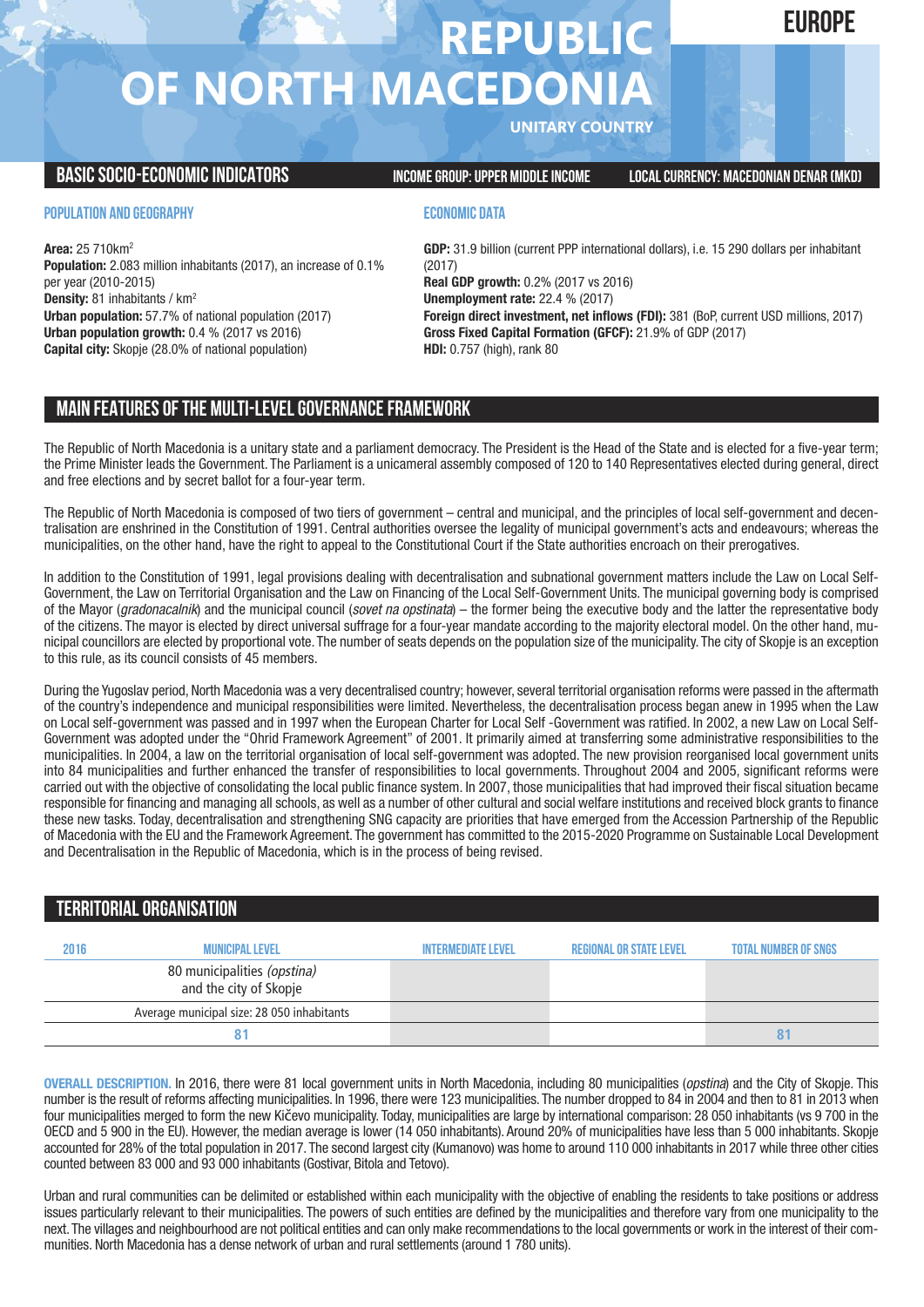The capital city, Skopje, is recognised as having special status and consists of 10 independent municipalities (which are part of the overall number of 80 municipalities).

Eight regions are established for statistical and planning purposes only. These regions have no administrative roles; they were created partly in accordance with the EU NUTS system and correspond to NUTS level 3. Each region has a council, which is made up of the mayors of its constituent municipalities.

# **SUBNATIONALGOVERNMENT RESPONSIBILITIES**

According to Article 22 of the 2002 Law on Local Self-Government, municipalities have both own and delegated competences. Overall, Macedonia has a highly decentralised public sector with the municipalities undertaking responsibilities in important areas such as education, the provision of basic utilities and social welfare, economic affairs and transport, environment, health etc. According to the 1991 Constitution (Article 115) and the Local Self-Government Act (Article 23), a public administration body may also delegate the execution of specific tasks from its competence to the municipality. In these cases, the funds anticipated for the performance of these tasks shall also be transferred from the national budget.The delivery of the delegated competences may be adjusted to local conditions, in accordance with the relevant laws. Examples of shared competences include education, health, road maintenance, urban planning and building permits. The capital's independent municipalities have individual competences, some of which are shared with Skopje, and which set them apart from the country's other municipalities.

### **Main responsibilitysectors and sub-sectors**

|                                    | <b>MUNICIPAL LEVEL</b>                                                                                                                                                                                                          |
|------------------------------------|---------------------------------------------------------------------------------------------------------------------------------------------------------------------------------------------------------------------------------|
|                                    |                                                                                                                                                                                                                                 |
| 1. General public services         | Municipal administration; Oversight of all activities within the municipal competence                                                                                                                                           |
| 2. Public order and safety         | Civil protection; Natural and other disasters; Fire protection                                                                                                                                                                  |
| 3. Economic affairs/transports     | Local public transportation; Local economic development and planning; Entrepreneurial development; Construction and maintenance<br>of local roads and other infrastructure facilities; Public parkings; Construction of markets |
| 4. Environmental protection        | Environmental protection (water, atmosphere, land, pollution); Maintenance of forests; Green areas and parks;<br>Rivers in urban areas; Sewerage; Drainage                                                                      |
| 5. Housing and community amenities | Water supply; Waste collection and treatment; Natural gas and energy supply; Cemeteries; Public lighting;<br>Requiation and maintenance of buildable land; Public hygiene; Management of state land (since 2011)                |
| 6. Health                          | Governance of the network of public health organisations and primary care buildings; Preventive health control over contagious diseases;<br>Assistance to patients with special needs (mental health, child abuse, etc.)        |
| 7. Recreation, culture & religion  | Cultural heritage preservation; Maintenance and construction of sports and recreational facilities; Cultural centres; Libraries; Museums                                                                                        |
| 8. Education                       | Pre-schools; Primary and secondary education (in coordination with central authorities), including the payment of teachers' salaries;<br>Transportation of pupils; Accommodation and dormitories                                |
| 9. Social protection               | Social welfare most notably for elderly, disabled and children, including children with special needs and persons exposed to social risk                                                                                        |

# **SUBNATIONAL GOVERNMENT FINANCE**

| <b>Scope of fiscal data:</b> all municipalities including the city of Skopje | <b>SNA 2008</b> | Availability of fiscal data:<br><b>Medium</b> | Quality/reliability of fiscal data:<br>Medium |
|------------------------------------------------------------------------------|-----------------|-----------------------------------------------|-----------------------------------------------|
|------------------------------------------------------------------------------|-----------------|-----------------------------------------------|-----------------------------------------------|

**GENERAL INTRODUCTION.** Throughout 2004 and 2005, significant reforms were carried out with the objective of consolidating the local public finance system. The 2004 law on local government finance indicates that SNGs are financed through own-source revenues, shared revenues, grants from the budget of the republic and from the budget of the funds, and borrowing. The 2004 law abolished the previous Law on Limitation of Own Source Revenues, transferring full responsibility in administering and collecting local taxes and establishing the rights of SNGs to receive either a share of or all tax revenues collected within their respective jurisdictions by the central government. A Committee for Monitoring and Development of Local Government Finance System whose members are issued from national and local governments has been established.

#### **SUBNATIONAL GOVERNMENT EXPENDITURE BY ECONOMIC CLASSIFICATION**

| 2016                            | <b>DOLLARS PPP / INH.</b> | % GDP | % SNG EXPENDITURE | % GENERAL GOVERNMENT EXPENDITURE<br><b>(SAME EXPENDITURE CATEGORY)</b> |       |
|---------------------------------|---------------------------|-------|-------------------|------------------------------------------------------------------------|-------|
| <b>Total expenditure</b>        | 720                       | 4.9%  | 100%              |                                                                        |       |
| Inc. current expenditure        | 572                       | 3.9%  | 79.5%             | Total expenditure<br>15.6%                                             |       |
| Staff expenditure               | 361                       | 2.5%  | 50.2%             |                                                                        |       |
| Intermediate consumption        | 177                       | 1.2%  | 24.5%             | Staff expenditure                                                      | 35.8% |
| Social expenditure              | 2                         | 0.0%  | 0.3%              |                                                                        |       |
| Subsidies and current transfers | 31                        | 0.2%  | 4.3%              |                                                                        |       |
| <b>Financial charges</b>        |                           | 0.0%  | 0.2%              | Social benefits<br>0.1%                                                |       |
| Others                          |                           | 0.0%  | $0.0\%$           |                                                                        |       |
| Incl. capital expenditure       | 147                       | 1.0%  | 20.5%             | Direct investment                                                      | 33.7% |
| Capital transfers               | 3                         | 0.0%  | 0.4%              |                                                                        |       |
| Direct investment (or GFCF)     | 144                       | 1.0%  | 20.1%             | 30%<br>10%<br>20%                                                      | 40%   |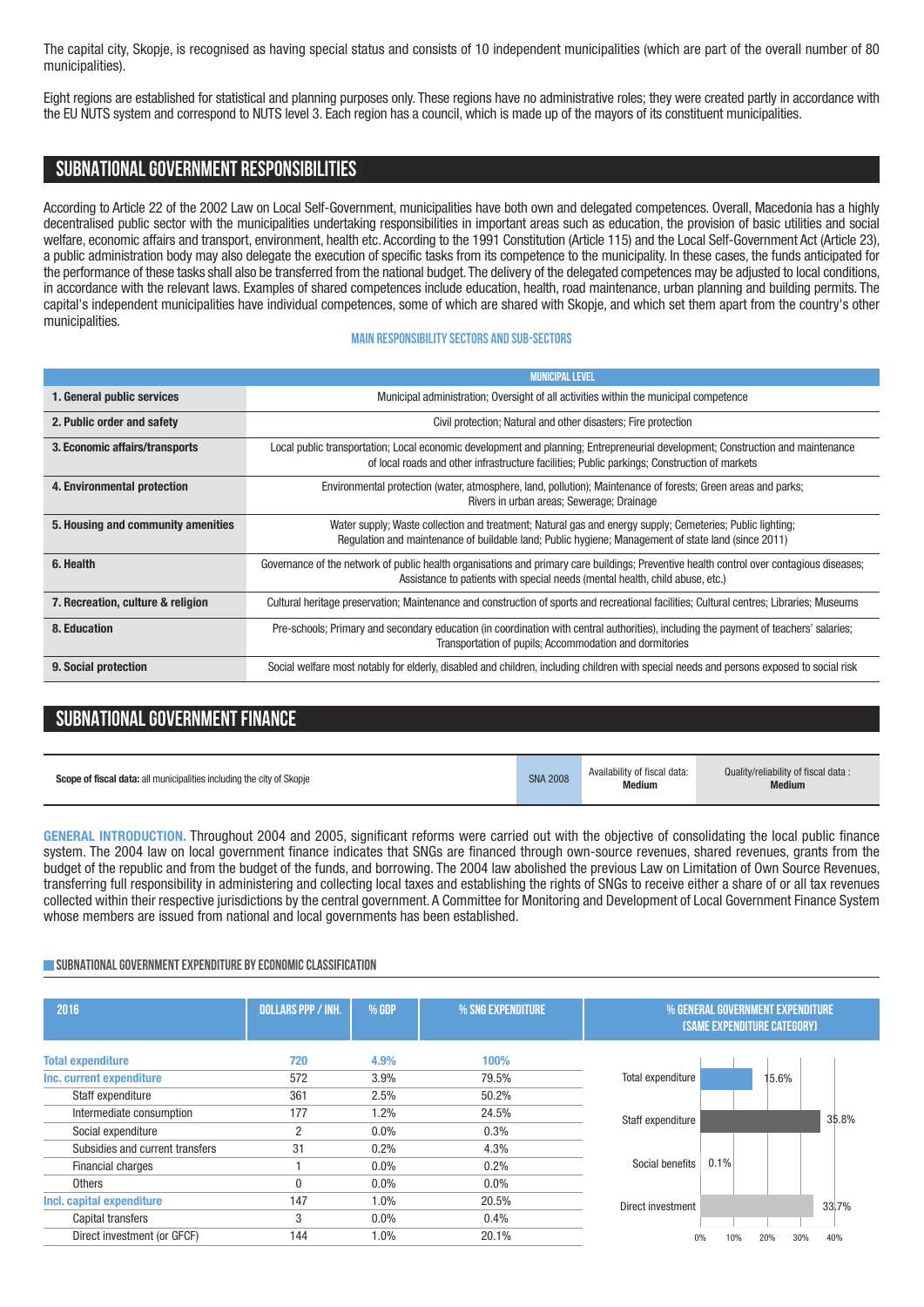

**EXPENDITURE.** In 2016, local government expenditure amounted to 4.9% of GDP and 15.6% of public expenditure, percentages which were significantly below the averages for OECD unitary countries in 2016 (9.2% of GDP and 29% public expenditure), despite large areas of responsibilities transferred to municipalities. SNG expenditure is mostly comprised of current expenditure (79.5% of their expenditure) and it is noted that half of the current SNG expenditure is related to staff compensation (50.2%). This high level of municipal staff spending is explained by the fact that municipalities are in charge of paying teachers' wages in primary and secondary education.

**DIRECT INVESTMENT.** Capital expenditure represented 20.5% of total SNG expenditure, a ratio that is higher than the average for OECD unitary countries, which stood at 10.5% in 2016. Local governments undertook approximately a third (33.7%) of total public investment in 2016, a significant increase compared to the ratio of 2015 (25% of total public investment). However, that ratio remains very much below the average for OECD (50.7% in 2016) and EU (46.1% in 2017) unitary countries. A large share of SNG investment is also carried by the capital city.

#### **SUBNATIONALGOVERNMENTEXPENDITURE BYFUNCTIONALCLASSIFICATION – COFOG**



#### **SUBNATIONALGOVERNMENT REVENUE BYCATEGORY**



**OVERALL DESCRIPTION.** SNG revenue has been on the rise in the last decade, from 1.9% of GDP in 2005 to 4.9% in 2016, signalling progress in the fiscal decentralisation process. Despite this improvement, the responsibilities of Macedonian municipalities often go unfunded. Despite the 2004 law on local government, SNGs still depend largely on central government transfers, which represented almost 64% of their revenue in 2016 (vs 43.3% in the EU), while tax revenue and other sources of own revenues (tariffs, fees and property income) are still low by international standards.

**TAX REVENUE.** Local government tax powers are regulated in the 2004 Law on Local Government Finance, the Law on the Property Tax, the Law on Communal Taxes, and other sectoral laws that influence the local public finance system. In 2016, SNG tax revenues stood at 7.2% of public tax revenues, and only 1.3% of GDP, ratios which are well below the averages for EU unitary countries (16% of public tax revenues and 4.5% of GDP) and OECD unitary countries (19.8% of public tax revenues, 4.7% of GDP in 2016). Tax revenue comprises both shared taxes and own-source taxes.

Shared taxes are however very limited. They include 100% of the personal income tax (PIT) from the self-employed and 3% of revenues generated from the PIT of other residents in the form of wages where the employer is responsible for paying the PIT on behalf of the employee. Shared revenues from the PIT stood at 3.7% of SNG tax revenues, yet only 1% of SNG revenues in 2016.

Since the 2004 law on local government finance, SNGs have the full responsibility in administering and collecting three taxes: the property transfer tax, the inheritance and gift tax and he recurrent property tax. The base and the rate of these tax instruments are set by law, while municipal councils approve the final rates for their respective jurisdictions within these legal limits. The property transfer tax accounted for 20.2% of SNG tax revenue in 2016 and 5.4% of SNG revenue. The inheritance and gift tax is minor, accounting for 1.4% of municipal tax revenue. The recurrent property tax accounted for 14.8% of SNG tax revenues, 4% of total SNG revenue and 0.2% of GDP, a level which is very low by international standards (1.1% in the OECD on average).

The recurrent property tax is paid by legal entities and individual owners. It is levied on land (agricultural, forest, and pastures) and buildings (residential buildings, flats, business premises, administrative and recreation buildings, etc.). It is charged on the basis of the estimated market value of the property, as determined by municipal staff based on a methodology defined by the central government and approved by the association of municipal councils (ZELS).